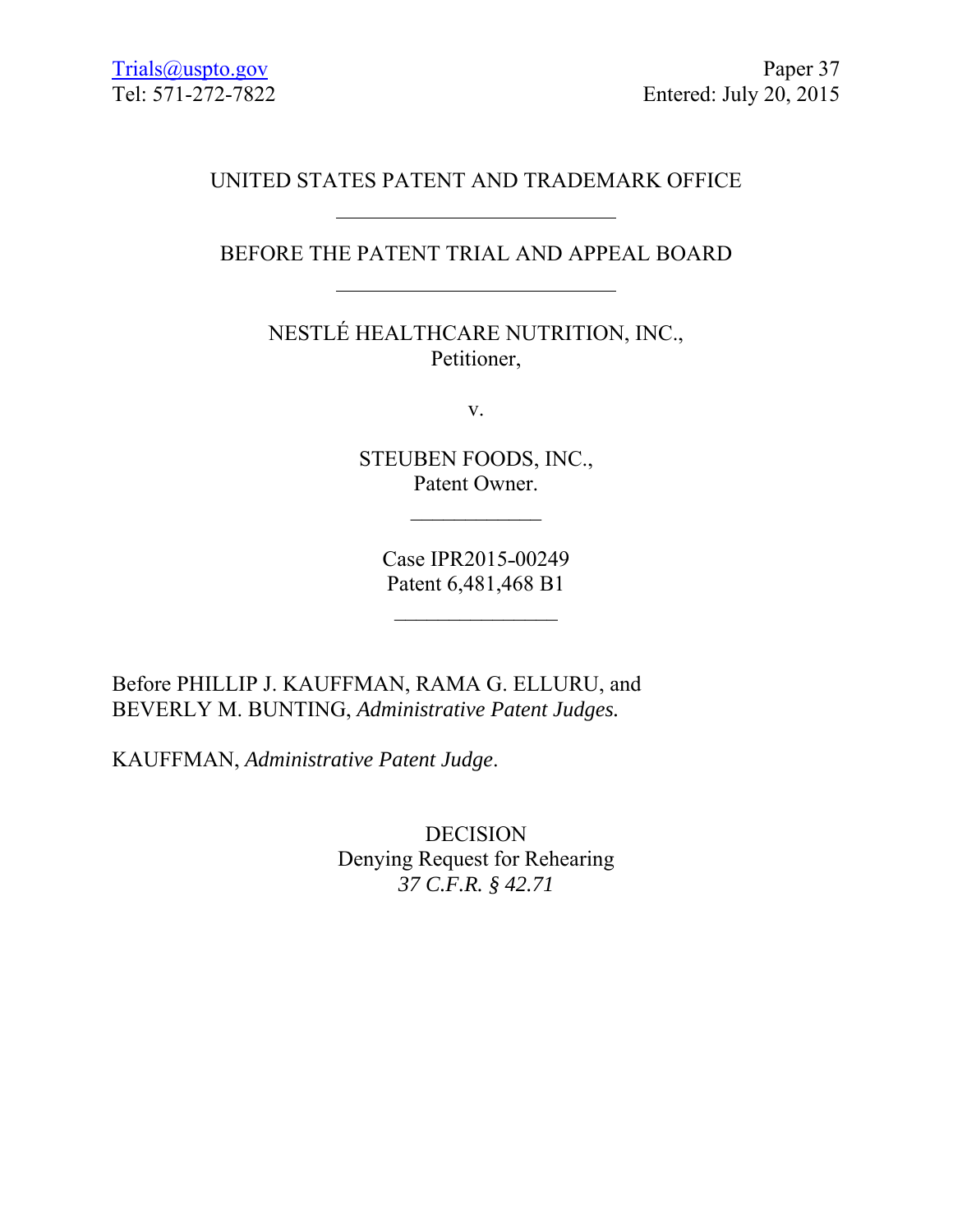$\overline{a}$ 

### I. OVERVIEW

 Petitioner, Nestlé Healthcare Nutrition, Inc., filed a Petition (Paper 2, "Pet.") to institute an *inter partes* review of claims 1-3, 7, 9, and 20-23 of U.S. Patent No. 6,481,468 B1 (Ex. 1001, "the '468 patent"). Patent Owner, Steuben Foods, Inc., filed a timely Preliminary Response (Paper 9, "Prelim. Resp."). In our Decision to Institute (Paper 25, "Dec."), we determined that Petitioner had demonstrated a reasonable likelihood of prevailing with respect to claims 1-3, 7, and 9 of the '468 patent, but not with regard to claims 20–23.

 Petitioner filed a Request for Rehearing (Paper 29, "Req. Reh'g") asking that the Board reconsider its decision not to institute with regard to claims 20–23 on the following two grounds:

| References                                                                                                                                     |        | Claims challenged |
|------------------------------------------------------------------------------------------------------------------------------------------------|--------|-------------------|
| Biewendt <sup>1</sup> , Takei, Bev Tech <sup>2</sup> , David, $ZFL4$ ,<br>Chambers <sup>5</sup> , Campden <sup>6</sup> , and Rose <sup>7</sup> | 103(a) | $20 - 23$         |

<sup>&</sup>lt;sup>1</sup> Ex. 1006, H.-G. Biewendt et al., *Report on the Type Testing of the Aseptic Filling and Sealing Plant for Glass Bottles for UHT Milk* (1996).

<sup>2</sup> Ex. 1007, Luigi Baiocchi, *Latest Innovations In Aseptic Filling*, Int'l Soc. of Beverage Technologists, Prcdgs. of 44th Ann. Conf. "Bev Tech 97," Ft. Lauderdale, FL, Apr. 28-30, 1997, 123-130..

<sup>3</sup> Ex. 1008, J.R.D. David et al., *Aseptic Processing and Packaging of Food: A Food Industry Perspective*, chs. 6, 8 (1996).

<sup>4</sup> Ex. 1012, N. Buchner, *Aseptic Filling of Glass and Plastic Containers*, ZFL Magazine, Vol. 41, No. 5, 295-300 (with translation).

<sup>5</sup> Ex. 1009, Chambers, J. et al. eds., *Principles of Aseptic Processing and Packaging* (2d ed. 1993).

<sup>6</sup> Ex. 1010, Campden Food Preservation Research Association, *Aseptic Packaging: Proceedings of Seminar held on 20th April 1983* (Apr. 1983).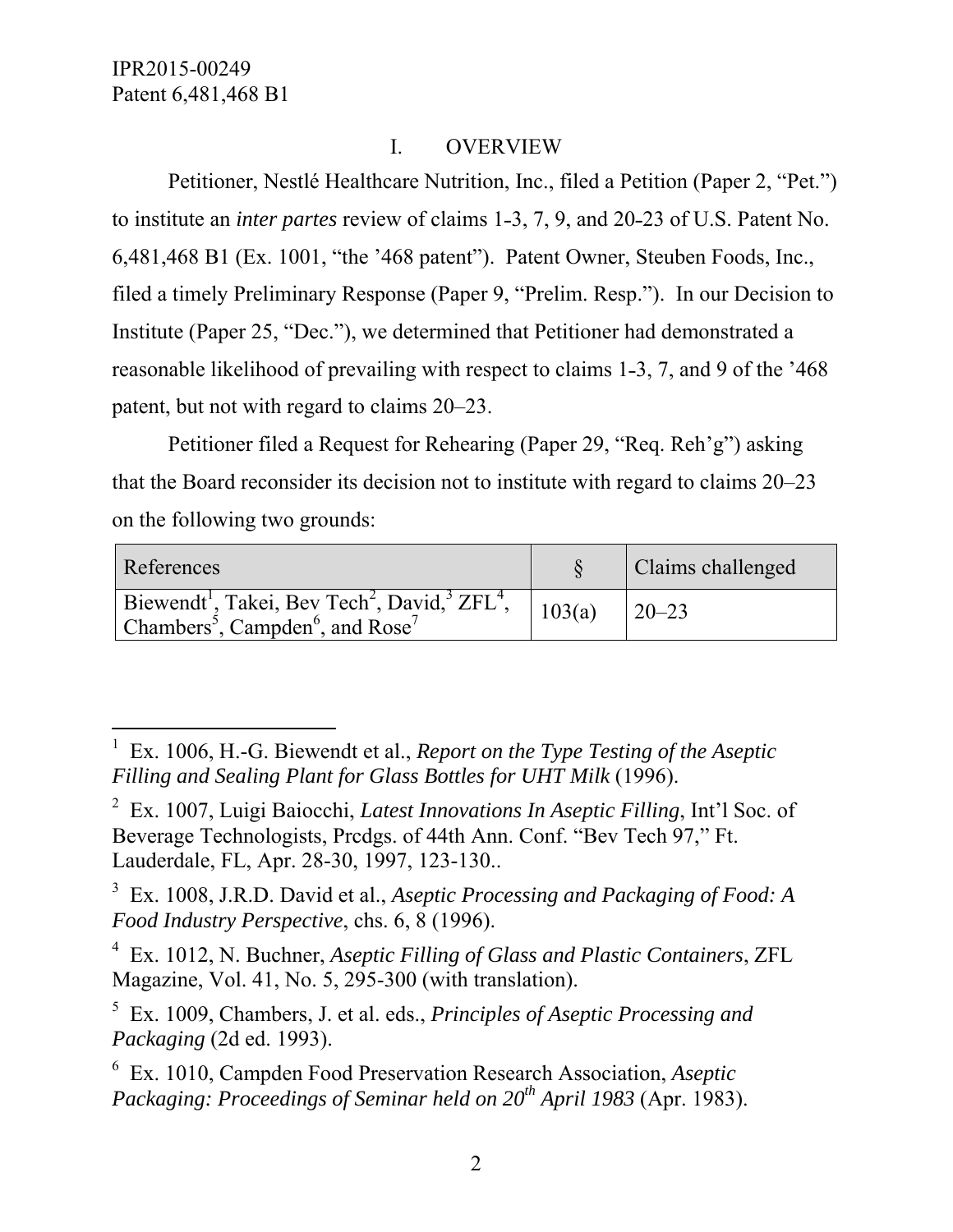| References                                            |        | Claims challenged |
|-------------------------------------------------------|--------|-------------------|
| <b>ZFL, Takei, Bev Tech, Chambers, and</b><br>Campden | 103(a) | $20 - 23$         |

According to Petitioner, the Board's decision not to institute was based upon a legally erroneous construction of the term "aseptic." Req. Reh'g at 1. In addition, Petitioner asserts that even using the Board's construction of "aseptic," the Board's decision also is based on erroneous factual findings. *Id.* For the reasons that follow, Petitioner's request is denied.

### II. STANDARD

 When rehearing a decision, the Board will review the decision for an abuse of discretion. *See* 37 C.F.R. § 42.71(c). An abuse of discretion may be determined if a decision is based on an erroneous interpretation of law, if a factual finding is not supported by substantial evidence, or if the decision represents an unreasonable judgment in weighing relevant factors. *See Arnold Partnership v. Dudas*, 362 F.3d 1338, 1340 (Fed. Cir. 2004). The party challenging the decision has the burden of showing a decision should be modified, and the request for rehearing must specifically identify all matters the party believes the Board misapprehended or overlooked. 37 C.F.R. § 42.71(d).

<sup>&</sup>lt;sup>-</sup>7 Ex. 1011, D. Rose, *Pt. 1: Principles of Design, Installation and Commissioning*, Good Manufacturing Practice – Guidelines for the Processing and Aseptic Packaging of Low-Acid Foods (1st ed. 1986).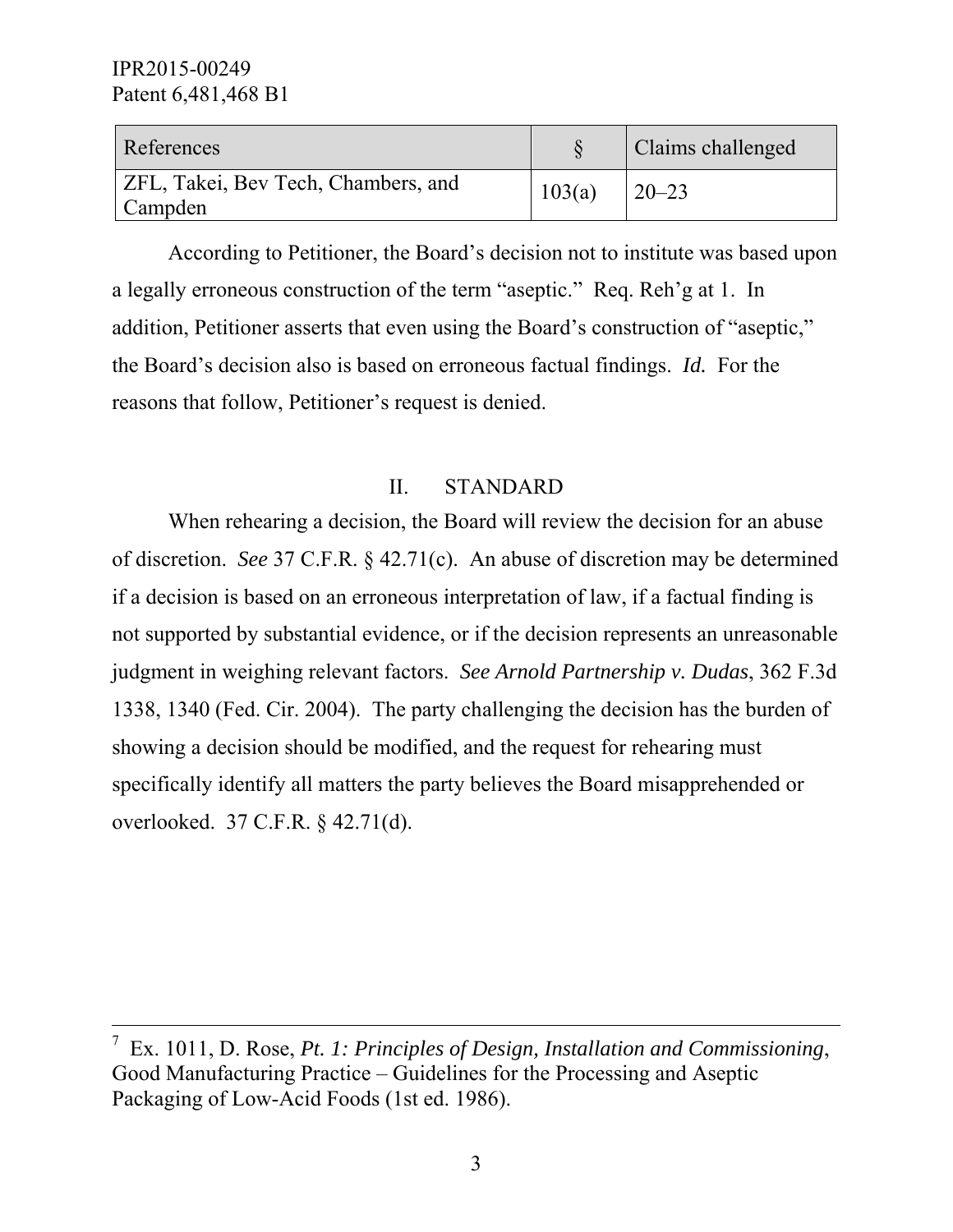#### III. ANALYSIS

As stated above, Petitioner contends that the Board abused its discretion by misconstruing "aseptic," and by incorrectly applying the facts to this claim construction. Req. Reh'g at 1.

### *A. Claim Construction of "Aseptic"*

Petitioner contends that the Decision incorrectly concluded that "[i]f hydrogen peroxide is used as the sterilant, claim 20 requires compliance with the Food and Drug Administration [FDA]<sup>8</sup> standard level of residual hydrogen peroxide." Req. Reh'g 3 (quoting Dec. 29). Petitioner asserts that there are three reasons this claim construction is in error: one, there is no "FDA standard" for "aseptic;" two, the FDA requirement of 0.5 ppm  $H_2O_2$  (hydrogen peroxide) is not an "aseptic" standard; and three, the Board's construction renders the claims indefinite. We analyze these arguments in turn.

## *1. FDA Standard*

-

Petitioner contends that although the '468 patent states that "aseptic" refers to the "FDA level of aseptic," no such level exists, and to the extent that the FDA has defined aseptic, it simply means "free or freed of microorganisms." Req. Reh'g. 3–5. According to Petitioner these and other FDA requirements are FDA standards, but are not a level of "aseptic." *Id.* In sum, Petitioner contends that "there is no measure in the FDA regulations or the patent for defining an 'FDA standard' of aseptic beyond the ordinary meaning of 'free or freed of pathogenic microorganisms.'" *Id.* at 5.

<sup>8</sup> Throughout, we use "FDA" to refer to the United States Federal Drug Administration. *See* Ex. 1001, 2:30–32.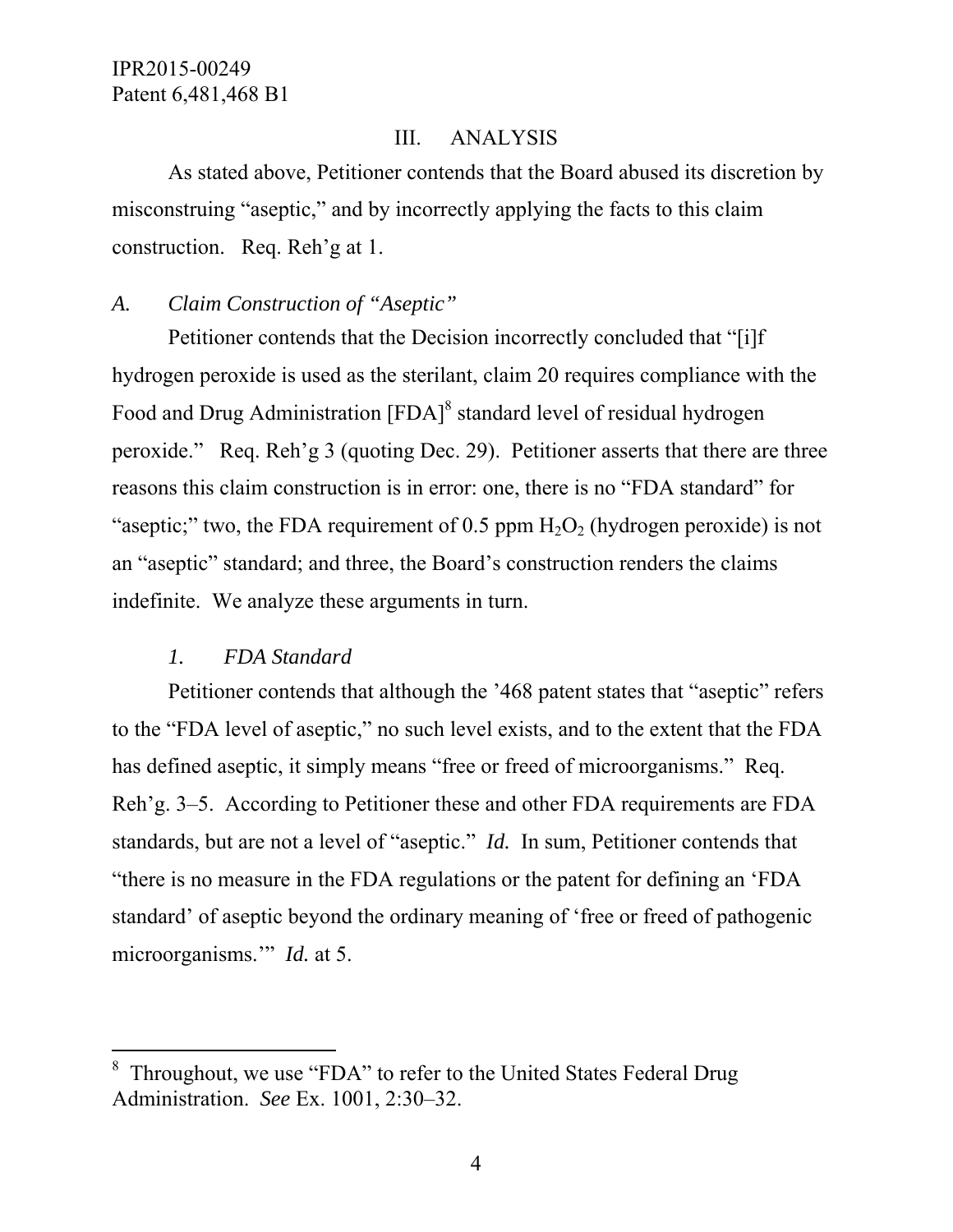Petitioner contends there is no FDA standard for "aseptic," yet, Petitioner acknowledges that the FDA has standards for "aseptic processing and packaging." *See* Req. Reh'g 3–4 (quoting 21 C.F.R. § 113.3(a) and adding emphases). At the same time, Petitioner contends that "aspetic" as claimed carries its ordinary meaning, yet, Petitioner acknowledges that the '468 patent states that the "the term 'aseptic' denotes the United States FDA level of aseptic." *See* Req. Reh'g 3. Therefore, although we agree with Petitioner that an ordinary meaning of "aseptic" is "free or free of microorganisms," we disagree that this ordinary meaning is applicable to the '468 patent. *See* Dec. 6 (citing Ex. 3001).

Our review of the '468 patent Specification reveals that the '468 patent adopted a special meaning for the term "aseptic," namely, to the FDA level of aseptic. *See Hormone Research, Inc. v. Genentch, Inc.*, 904 F.2d 1558, 1563(Fed. Cir. 1990) ("It is a well-established axiom in patent law that a patentee is free to be his or her lexicographer").

The '468 patent states that it is drawn to a method and apparatus for filling aseptic containers with an aseptic food product. *See* Dec. 5; Ex. 1001 at 2:39-52; Figs. 3, 22. In order to meet FDA "aseptic" standards for packaging of food products, an aseptic filler must, for example: use approved sterilant, meet FDA quality control standards, use a sterile tunnel or clean room, aseptically treat all packaging material, be processed using "Ultra High Temperature" pasteurization, and the packing material must remain in a sterile environment during filling, closure, and sealing operations. Ex. 1001 at 2:13–21.

These requirements are explicitly described in the Specification of the '468 patent as required to meet "FDA *aseptic* standards." *Id.* (emphasis added); *see also Id.* at 2:29–33 (referring to FDA standards for labeling a packaged product as "aseptic"). As such, these requirements go beyond the ordinary meaning of aseptic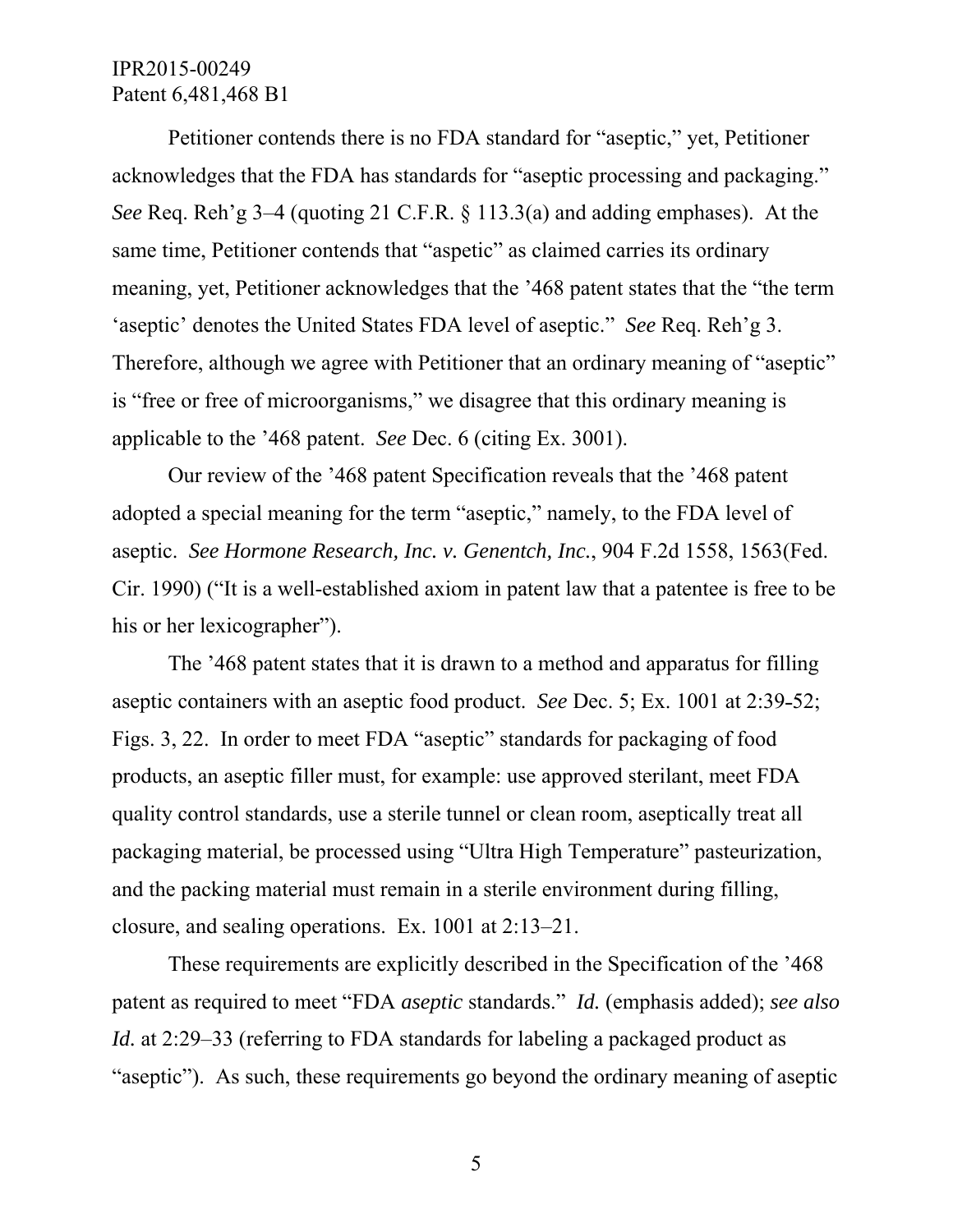proffered by Petitioner. For example, the sterilant itself must be an approved sterilant which is a requirement beyond the absence of microorganisms. Therefore, Petitioner's contention that "aseptic" is strictly limited to the absence of microorganisms is inconsistent with the Specification of the '468 patent. A person of ordinary skill in the art would understand that in the '468 patent, "aseptic" does not carry its ordinary meaning; rather, "aseptic" means to the FDA level of aseptic.

Petitioner asserts that the '468 patent suggests that the 12-log reduction in *Clostridium botulinum* and the 6-log reduction in spores (the "reductions") are FDA requirements when, as acknowledged by Patent Owner, these are guidelines. *Id.* at 4. This disclosure of the '468 patent is consistent with our interpretation. The Specification describes that the aseptic processing apparatus produces such reductions. Ex. 1001 at 5:46–57*.* The Specification does not state these reductions are FDA requirements. *Id.* Nor does Petitioner explain persuasively why the language of the '468 patent suggests these reductions are FDA requirements. To the contrary, claim 9, for example, states that the bottles are aseptically disinfected to a level producing a 6-log reduction in spore organisms. Ex. 1001, 26:19–22. The '468 patent defines aseptic as to the FDA level of aseptic, so that if the 6-log reduction were an FDA requirement it would be redundant to list the reduction in a claim that already applies FDA requirements. That is, the fact that claim 9 recites "aseptically disinfecting" (disinfecting to the FDA level), and separately states this disinfection produces a 6-log reduction, suggests that the claim drafter believed the 6-log reduction was not an FDA requirement.

Consequently, Petitioner's argument does not persuade us that the Decision made an erroneous interpretation of law in construing claim 20.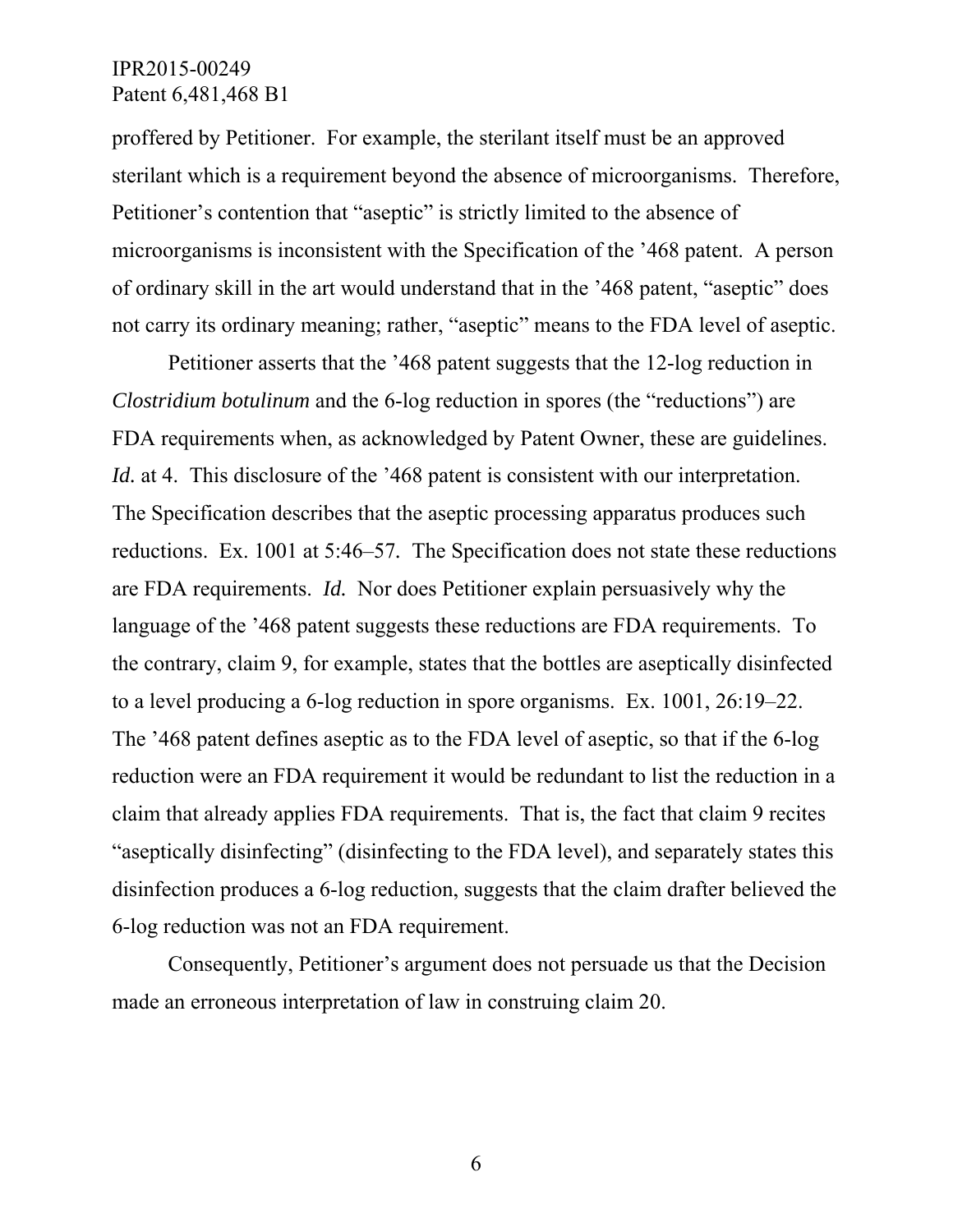#### *2. Aseptic Standard*

Petitioner contends that the residual hydrogen peroxide requirement is not an "aseptic" standard. Req. Reh'g 5–7. In making this argument, Petitioner acknowledges that the residual hydrogen peroxide level at issue is an FDA standard. Req. Reh'g 5–7. In particular, we note that Petitioner states that "*all* FDA aseptic processes must comply with all prescribed food product standards." *Id.* at 7; *see also Id.* at 10 (stating the hydrogen peroxide was the only approved FDA container sterilant as of the critical date). This argument is premised on the interpretation that "aseptic" is limited to its ordinary meaning of "free or freed from pathogenic microorganisms." *Id.* 5–7. However, such contention is unpersuasive because, as explained above, "aseptic" does not carry its ordinary meaning in the '468 patent.

Consequently, Petitioner's argument does not persuade us that the Decision made an erroneous interpretation of law in construing claim 20.

#### *3. Indefiniteness*

Petitioner contends that the Board's interpretation that "aseptic" as claimed incorporates any applicable United States FDA standard creates an ambiguity that renders the claims indefinite. Req. Reh'g 7–9. In support of this contention, Petitioner contends that claim 9 is similar in scope to claim 20 with regard to the residual sterilant requirement at issue, yet our analysis of the two claims was different. *Id.* at 8–9. Further, Petitioner notes that Patent Owner asserted in the related District Court case that "aseptic," as claimed, covers sterilants not approved by the FDA at the time the application that matured to the '468 patent was filed. *Id.* 9–10.

Patent Owner's assertion in the District Court case is not relevant to our inquiry here.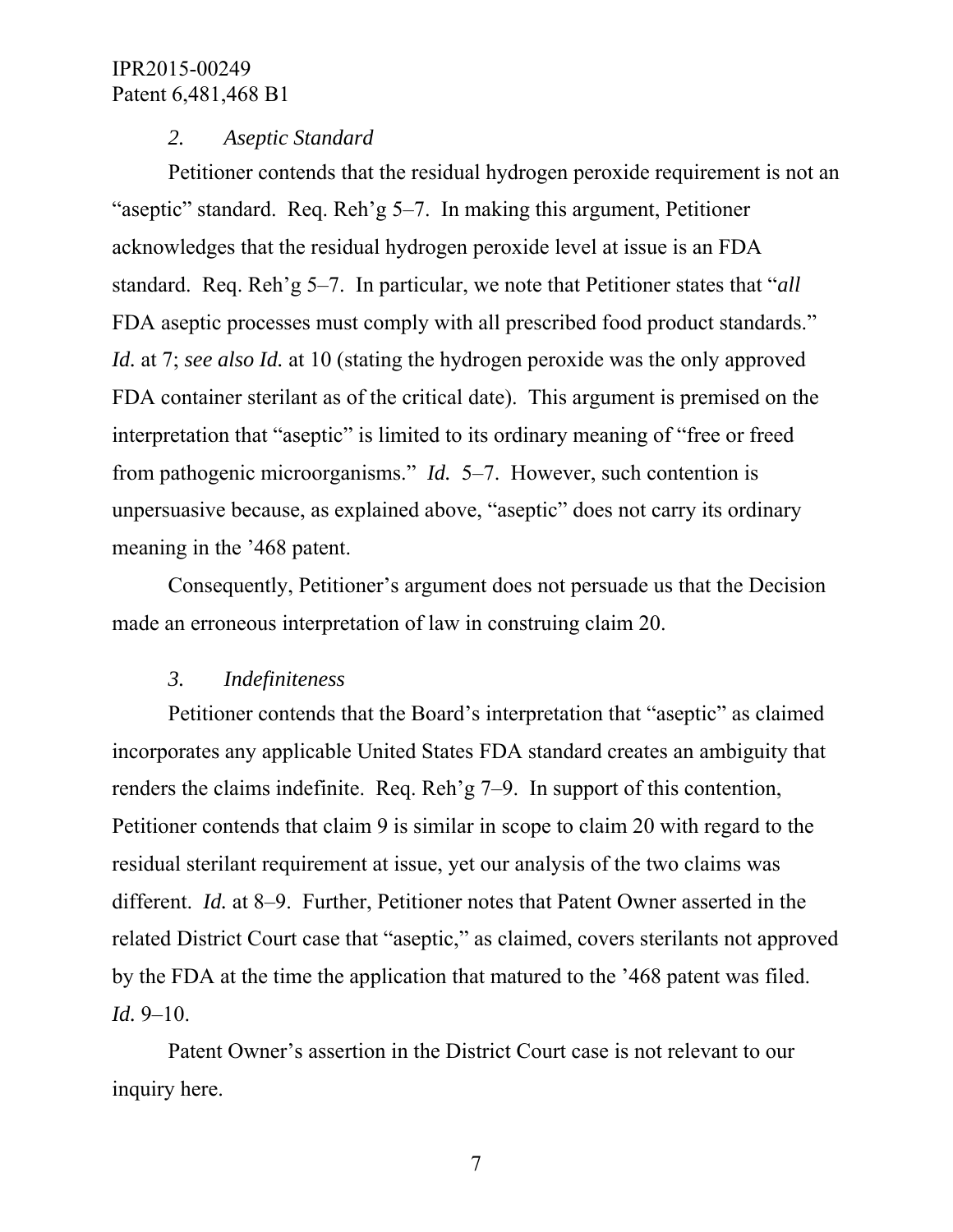-

Petitioner's contention regarding claim 9 is unpersuasive because claim 9 differs in scope from claim 20. Claim 9 depends from independent claim 1, and recites "aseptically disinfecting a plurality of bottles to a level producing at least about a 6 log reduction in spore organisms." The method of claim 9 does not require that the flow of aseptic product is placed into the plurality of aseptically disinfected bottles. In contrast, the method of claim 20 requires the flow of aseptic product to go into the aseptically disinfected containers. The FDA regulation regarding residual hydrogen peroxide applies to food packing material, and because claim 9 does not require that the flow of aseptic product is placed into the plurality of disinfected bottles, this FDA requirement does not apply.<sup>9</sup> See Ex. 2048, p. 1. Consequently, our analysis of claim 9 differs from that of claim 20 because the claims differ in scope.

Petitioner has not persuaded us that our claim construction renders the claims indefinite.<sup>10</sup> Our claim construction is not ambiguous; rather, it is stated so that the concept may be applied to the various claims of the '468 patent. As explained in the Decision, "aseptic" as claimed means to any applicable FDA standard<sup>11</sup> in the context of the claimed subject matter. *Id.* at 7. FDA standards may differ depending on, for example, the type of foodstuff processed. *Id.* The analysis of claim 1 illustrates this concept. Patent Owner contended that the FDA standard for processing of Low Acid Canned Food (LACF) applies to claim 1. *Id.*

<sup>9</sup> Patent Owner did not contend in the Preliminary Response that the FDA requirement for residual hydrogen peroxide applies to claim 9. Paper 9, *passim*.

<sup>&</sup>lt;sup>10</sup> A ground of unpatentability in an *inter partes* review may not be based upon indefiniteness, and such is not the case here. Rather, Petitioner raises the issue of indefiniteness to allege that our claim construction was incorrect in the Decision.

<sup>&</sup>lt;sup>11</sup> It has long been accepted that a standard may be included in a claim. *See e.g.*, *In re Saether*, 492 F.2d 849 (CCPA 1974).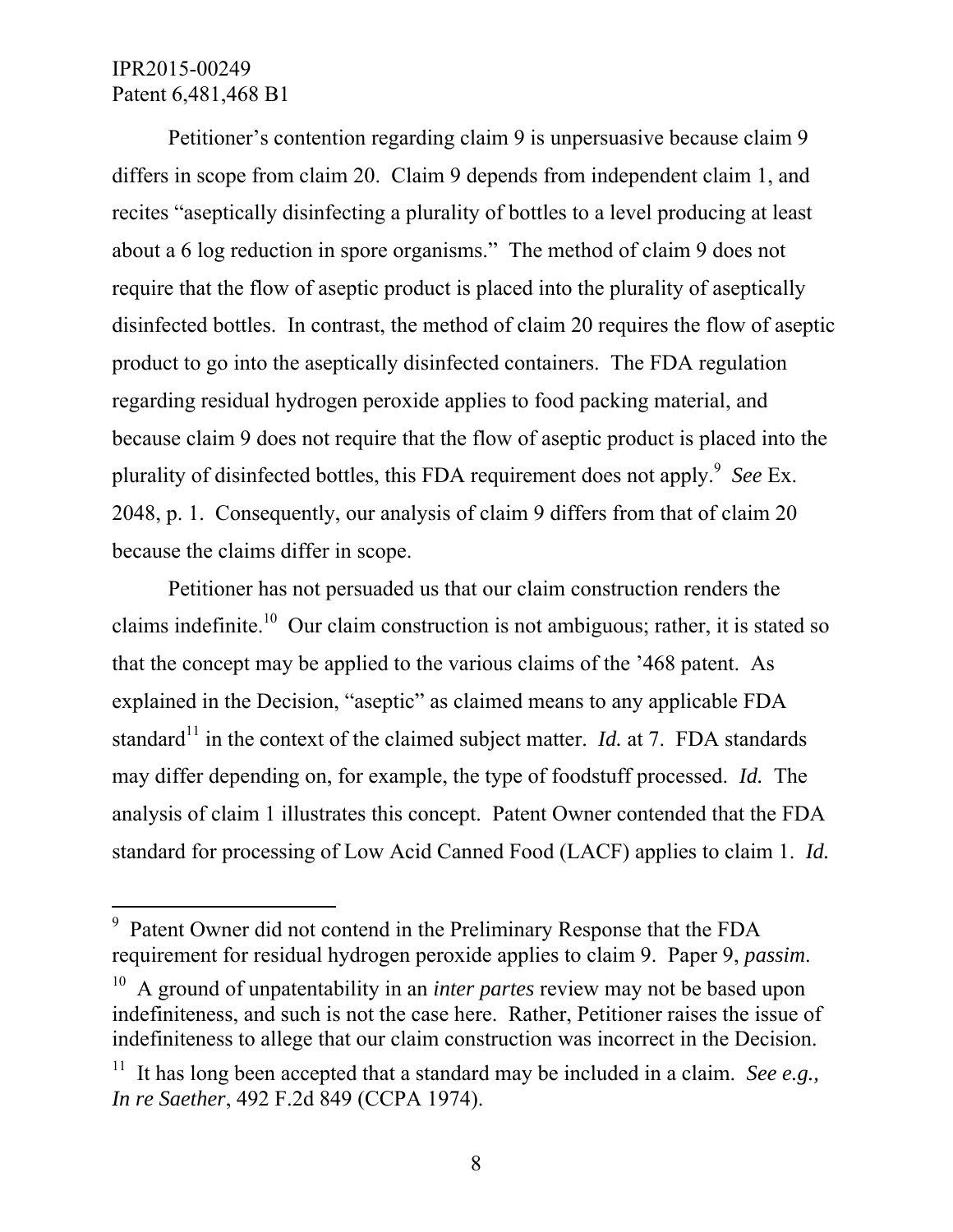at 19. However, because claim 1 recites the step of controlling the flow of an "aseptic product" and is not limited to LACF food products, the FDA standard for LACF does not apply. *Id.* at 20.

Consequently, Petitioner's argument does not persuade us that we made an erroneous interpretation of law in construing claim 20.

#### *B. Application of the Facts*

Petitioner acknowledges that the Petition did not specifically call out the teaching regarding residual hydrogen peroxide. Req. Reh'g 12; *see also* Dec. 28– 29, 31. Despite this, Petitioner contends that we should institute on claims 20–23 because: the prior art taught this limitation, other Board proceedings have determined this limitation was taught, and Patent Owner's evidence shows the limitation was taught. *Id.* at 11–14. Although the Board seeks consistency, the facts of each case are different, and Board decisions from other proceedings are not binding. More importantly, the relevant inquiry is not whether the limitation was known in the art, determined to be known in another proceeding, or shown by Patent Owner. The relevant inquiry is whether the Petition explained adequately how the construed claim is unpatentable, to include specifying where each element of the claim is found in the prior art and the relevance of evidence relied upon. 37 C.F.R. §§ 42.104(b)(4)–(b)(5). Petitioner acknowledges that the Petition did not meet these requirements.

Consequently, Petitioner's argument does not persuade us that our factual findings are not supported by substantial evidence.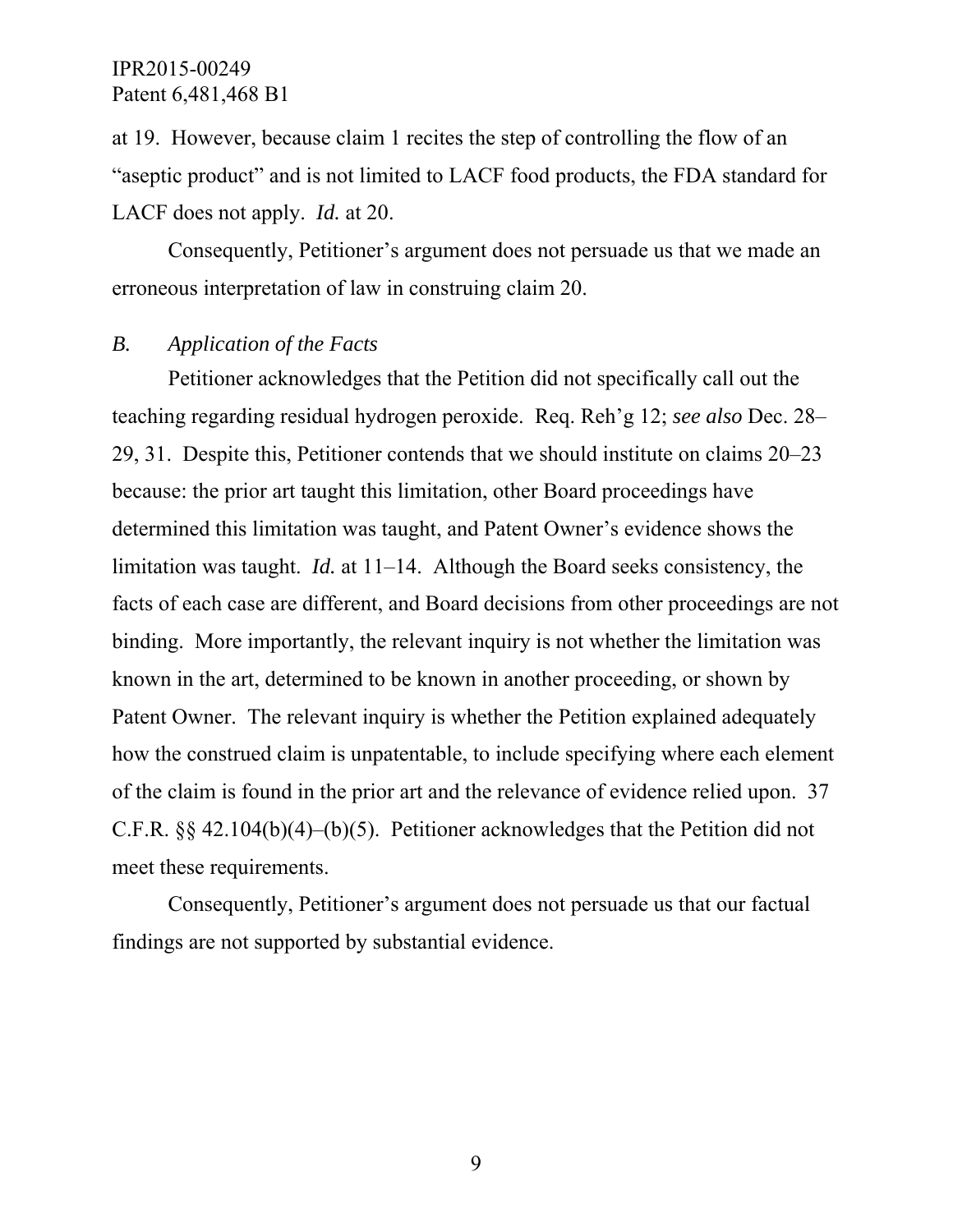# IV. CONCLUSION

 Petitioner has not persuaded us that the Decision contains an abuse of discretion. We have considered the Request for Rehearing, but decline to modify the Decision.

### V. ORDER

For the foregoing reasons, it is

ORDERED that Petitioner's Request for Rehearing is *denied*.